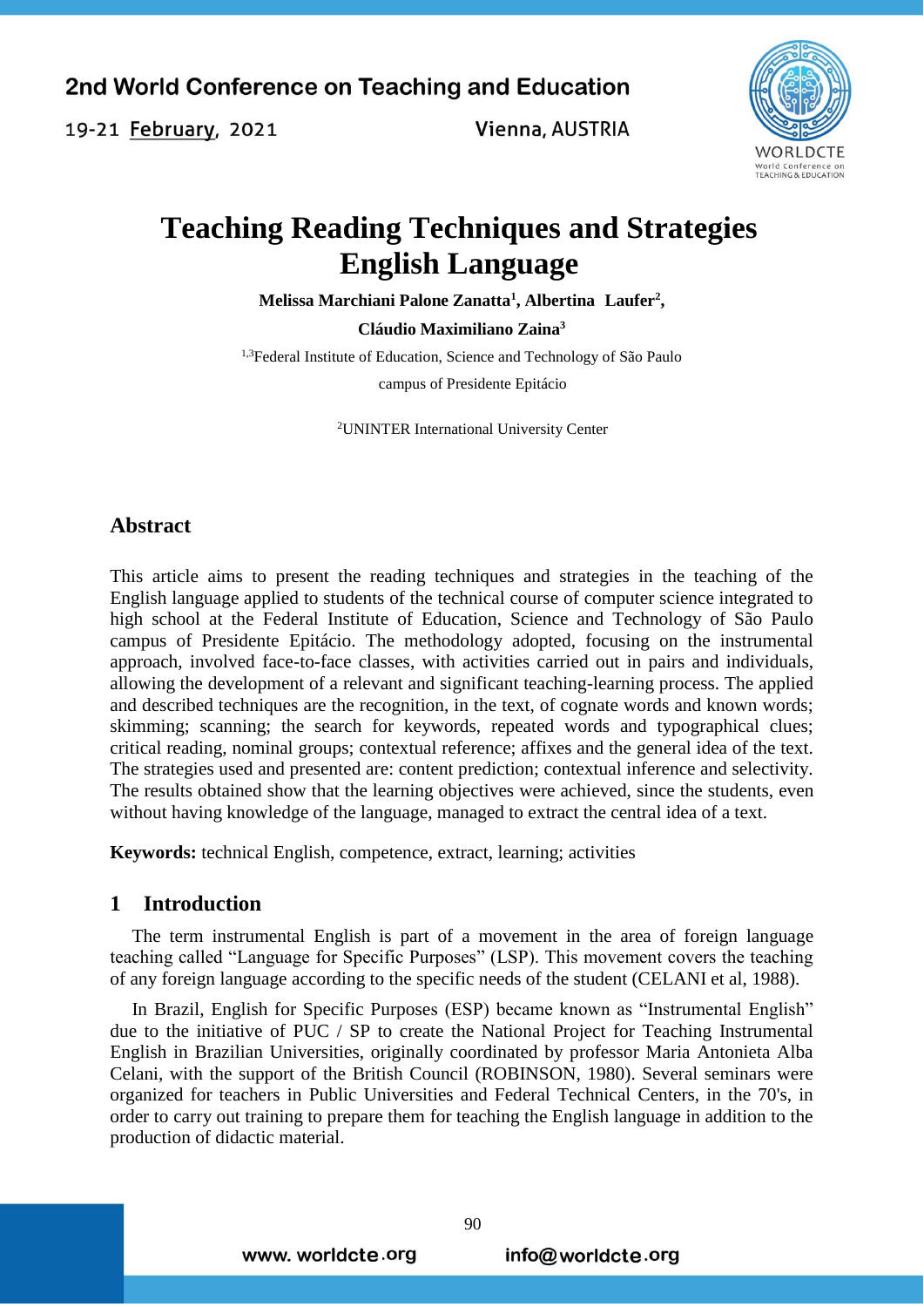19-21 February, 2021

Vienna, AUSTRIA



Based on this demand, the instrumental English discipline was included in the curriculum of many university courses, prioritizing mainly the ability to read in the teaching-learning process through reading strategies to enable students to read and understand academic texts in different areas.

According to the National Curriculum Parameters (PCNs), with regard to foreign language teaching, pedagogical guidelines and instructions for working with reading and textual comprehension are presented (BRASIL / SEMTEC, 2002).

Lima (2009) considers that the ability to read, when well developed, is a tool for students to exercise their citizenship with more property and starts to put reading comprehension in English as one of the main objectives to be achieved.

Textual comprehension is an activity with specific purpose and objectives, such as listening to a song, reading a newspaper, listening to a news item on the radio, understanding an explanatory text about the rules of a game, reading a medicine leaflet, etc. (BRASIL, 1998). The classes were therefore directed to the academic and motivational development of the student. For academic development a schedule of classes was made, with each class explaining a reading strategy followed by its application in understanding a text with subjects related to the different areas. The approach, regarding motivational development, was in relation to the teacher producing more dynamic classes for the students' interaction and participation.

In the next section, reading strategies are presented so that other teachers can use them in order to increase student understanding of various texts, especially in the technical area, in addition to developing knowledge about grammatical aspects of the English language, with the aim of reading communication in English.

## **2 Body Reading Techniques and Strategies**

The teaching of reading, by means of strategies, facilitates the construction of meaning in the text, since they are skills used to promote comprehension and reading, characterized by being flexible plans for readers, who in fact seek to achieve desired goals and objectives in the text (SANTORUM, SCHERER, 2008). Reading a text, making sense of it, commenting, listening to other people's opinions about the same text and rereading are actions that teachers can and should develop with students of different age groups.

Reading techniques and strategies can help readers learn a little about reading and improve reading in English. However, understanding the text read does not depend only on vocabulary knowledge. It depends on the reader's ability to relate ideas, establish references, make inferences or logical deductions, identify keywords, in addition to signaling repeated, known words that have some meaning, such as prefixes and suffixes, for example.

According to Jacobs (2003), some tips for exploring an English text would be: - not to read word for word; - use your prior knowledge on the subject; - know and use reading techniques and strategies; - pay attention in context; - seek to learn grammar and verbs.

In the next sections, some reading techniques and strategies used in instrumental modality and applied in high school are presented.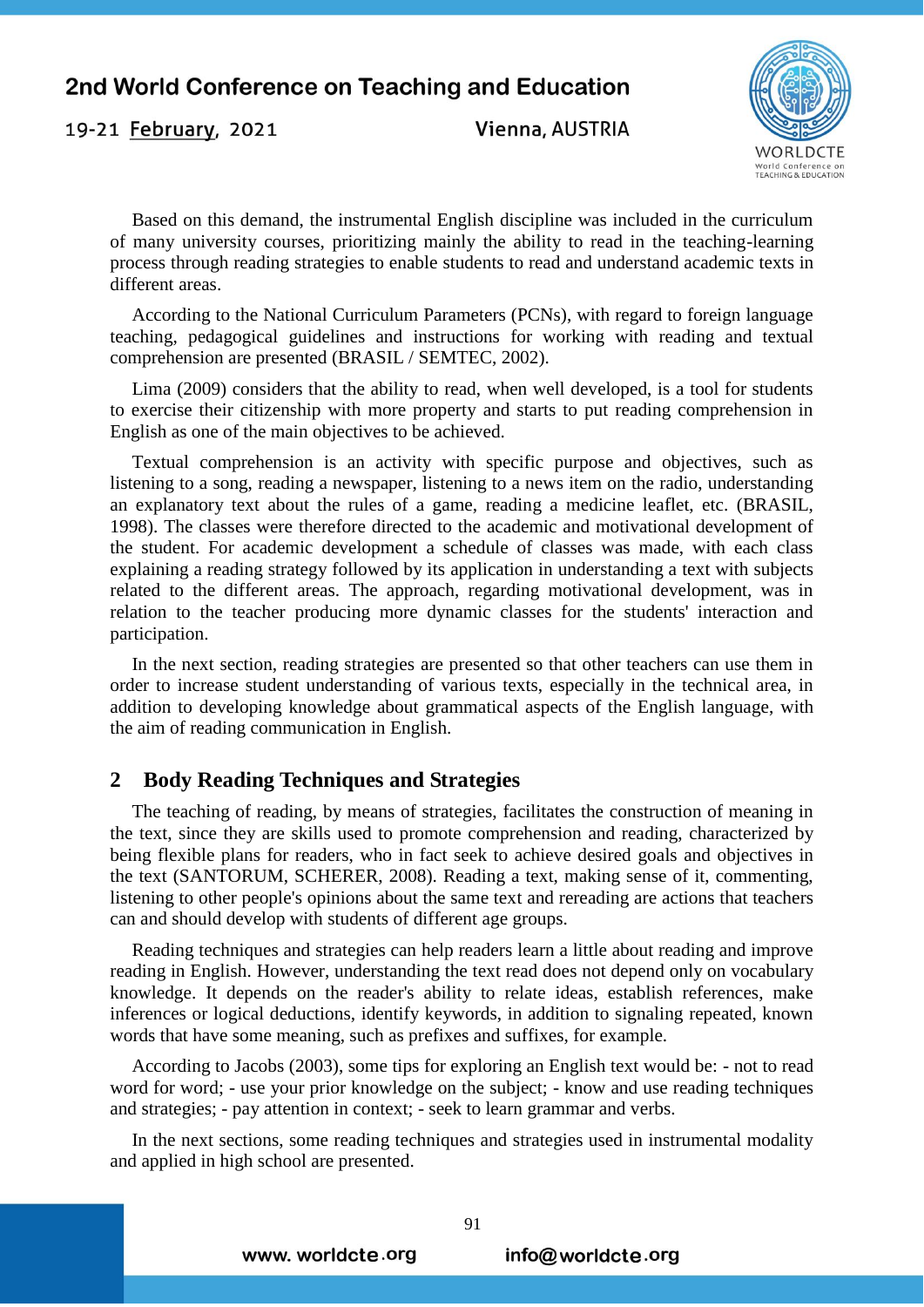19-21 February, 2021

Vienna, AUSTRIA



#### **2.1 Scanning**

The translation of the word scan in Portuguese is to sweep, examine, explore. On purpose, the name of the scanning technique is because the reader has to scan the text to examine details and objective ideas.

This reading technique should be used when it is necessary to find specific information in a text, for example, the address of a store in the phone book. The reader searches for the store's name, in alphabetical order, until it finds it to write down the address. It is the same technique used when the reader reads the headlines of a newspaper looking for a subject that interests him (ESTRATÉGIA VESTIBULARES, 2020).

The scanning technique involves reading from top to bottom, looking for keywords, specific phrases or ideas. It is also important to search for words in bold, italic, font sizes or different colors.

After "scanning" the text, the reader must use the skimming technique, presented below.

## **2.2 Skimming**

The English word skim is translated by gliding to the surface, passing the eyes. It is a reading technique that aims to obtain only the general idea, for example, when the reader looks at a newspaper to decide which article, ad or news to read.

The skimming technique is more comprehensive than the scanning technique, as it requires knowledge of text organization, perception of vocabulary tips, ability to infer ideas and other more advanced reading skills.

The use of skimming is frequent when the reader has a lot of material to read in a short time. Generally, skimming reading is performed 3 to 4 times faster than normal reading.

There are many techniques that can be used when performing skimming, such as (STRATEGY VESTIBULARES, 2020): - reading the first and last paragraph using titles, summaries and other organizers as they read the text; - read the title, subtitle, headings and illustrations; - read only the first sentence of each paragraph; - find dates, names, places; review figures and tables.

The techniques of reading scanning and skimming are often considered research techniques. However, when it is necessary to read long texts, they are practical and useful.

#### **2.3 Identification of cognate words**

Cognates are the same or similar words in the spelling with the words in Portuguese and have the same meaning. They help to extract the main subject of a text. The words that people know also help and, many times, people confuse them with cognates. There are also false cognates, which are the same or similar words in the spelling with the words in Portuguese, but with different meanings. For example: date in English, means data in Portuguese.

The cognate words represent 25% of an English text (CIOCARI, 2011/2) and, therefore, is a significant technique.

Some cognates are shown in Table 1.

www. worldcte.org

info@worldcte.org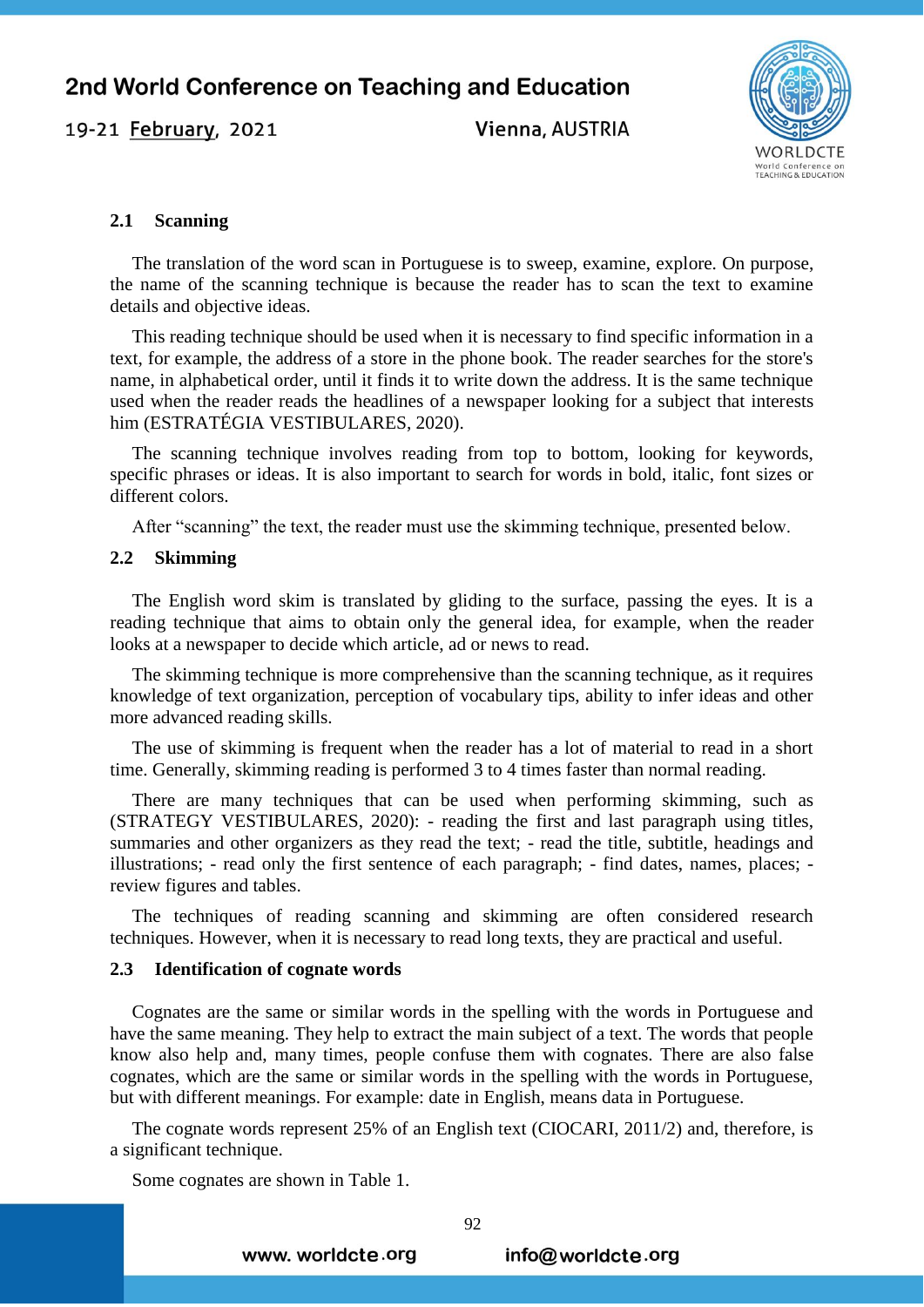# 19-21 February, 2021

# Vienna, AUSTRIA



| words      | meaning    | words       | meaning    |
|------------|------------|-------------|------------|
| activity   | atividade  | accidental  | acidental  |
| banana     | banana     | comedy      | comedia    |
| car        | carro      | criation    | criação    |
| different  | diferente  | comic       | cômico     |
| exercise   | exercício  | competition | competição |
| future     | futuro     | composition | composição |
| important  | importante | emotion     | emoção     |
| material   | material   | garage      | garagem    |
| minute     | minutos    | human       | humano     |
| positive   | positivo   | ideia       | ideia      |
| question   | questão    | mission     | missão     |
| television | televisão  | music       | música     |
| telephone  | telefone   | offensive   | ofensivo   |
| video      | video      | potential   | potencial  |

*Table 1: Cognate words.*

*(MUNDO VESTIBULAR, 2020).*

#### **2.4 Identification of repeated words and typographical tracks**

Repeated words appear especially in the form of verbs, nouns and adjectives and are not always cognate, but are usually important for understanding the text.

Often, in order not to repeat the same term, the author uses synonyms of the same words so as not to make the text tiresome and repetitive.

Typographic cues are elements that, in the text, convey information that is not always represented by words, which can be figures, tables, dates, numbers, graphs, among others (INFOESCOLA, 2020).

Some writing resources are also considered typographic cues, such as quotation marks, ellipsis, parentheses, bold, italics. Recognizing them is a very useful aid to reading.

#### **2.5 Identification of keywords and text general idea**

Keywords are the main search engines. They can appear repeatedly and sometimes in the form of synonyms. Identifying the keywords through the skimming strategy can lead the reader to have an overview of the text (BENDITO INGLÊS, 2020).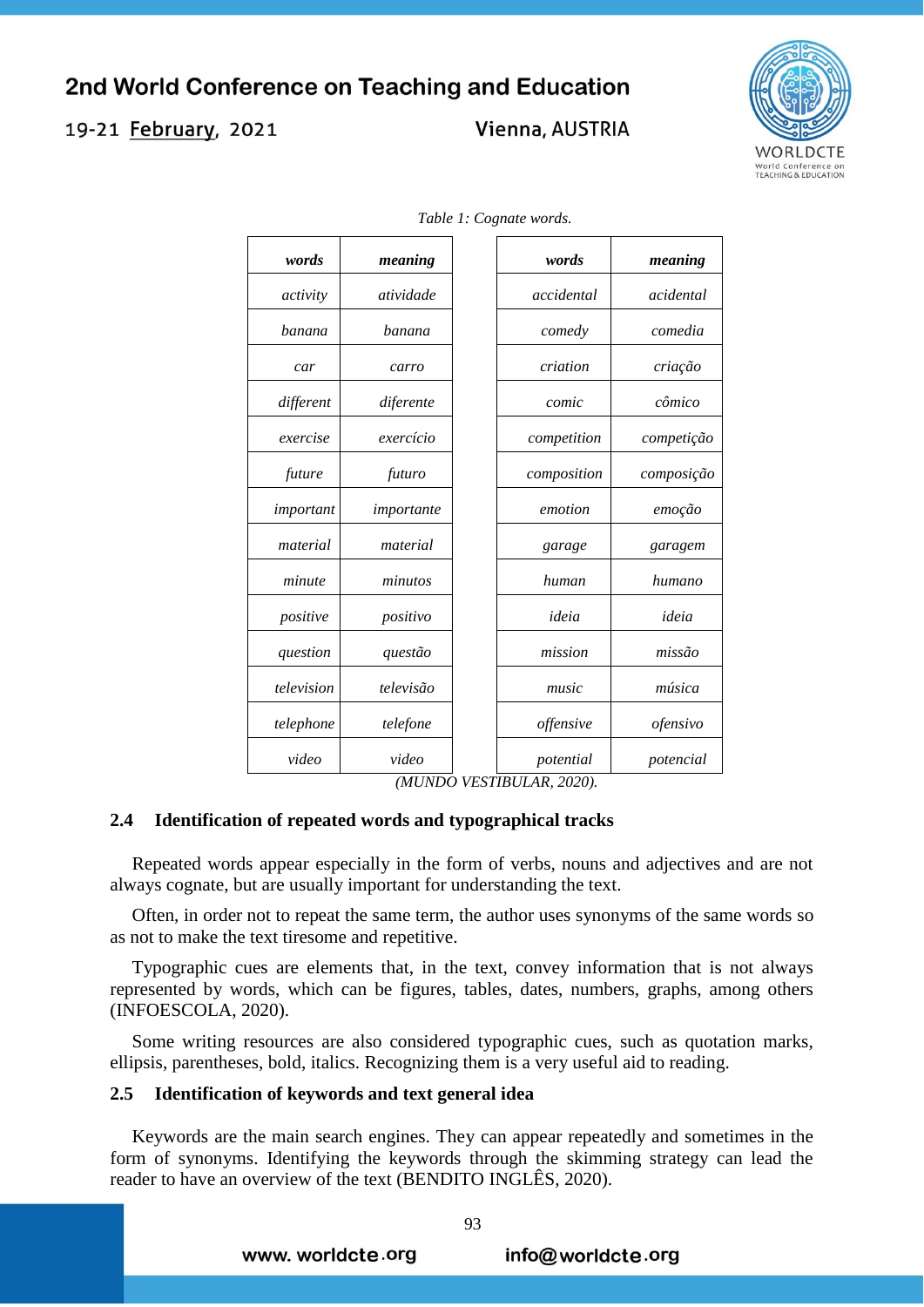19-21 February, 2021

Vienna, AUSTRIA



The general idea of a text is obtained using previous strategies. By carefully selecting some words, terms and expressions in the text, one can arrive at the general idea of the text.

It is possible to reach a conclusion about a certain text even without having much knowledge of English. It is clear that as the reader is practicing and learning, the perception of the text will also increase. There is a lot of information that is not so obvious.

#### **2.6 Critical reading**

The critical understanding of the act of reading, according to Paulo Freire's conception, does not end with the decoding of the word or written language, but implies the perception of the relationships between the text and the context, as language and reality are dynamically linked (FREIRE, 1988).

Critical reading work represents an extension of the students' expectations of critical development. Critical reading does not have the main objective of including suggestions for changes in the text, it only interprets it, trying to answer some questions such as: - is the title adequate in relation to the text content? - is the title attractive ?; - is the subject original ?; was the text presented in an objective manner ?; - does the reader agree with the author's ideas ?; - what is the text genre ?; - when and where was the text written ?; among others (BENDITO INGLES, 2020).

These questions aim to make the student, together with the teacher, analyze the text as a whole. As a suggestion, teachers can prepare a questionnaire to find out what the needs and interests of students are and apply it at the beginning of the school year.

#### **2.7 Nominal groups**

Nominal groups are groups of words formed by a noun (nucleus) and one or more modifiers, which can be adjectives or other nouns (BENDITO ENGLÊS, 2020).

In Portuguese, the order is generally core  $+$  modifier, such as: hot dog. In English, the order will be reversed: modifier + core, like hot dog. The adjective hot, therefore, changes the meaning of the noun dog. Generally, the nucleus of the nominal group will be the last word of the group.

When interpreting texts, it is important to read the sentence until the end, especially if you are translating nominal groups and they are composed of many words. One tip is to start translating from right to left. As an example, consider the phrase: Environmental studies classes. The adjective is environmental; the noun with the function of adjective is studies (studies) and the noun is classes (classes). Translation is environmental studies classes.

#### **2.8 Contextual reference**

Contextual reference are elements used in the text to provide coherence through links between the reference elements and something that has been mentioned previously. This avoids repetition of terms that make reading tiring and confusing in terms of understanding (OLIVEIRA and ROLIM, 2012).

These elements appear in the form of pronouns (I, you, he, she, it, you, we, they), adjectives (my, your, his, her, its, your, our, their) and the defined article (the), indefinite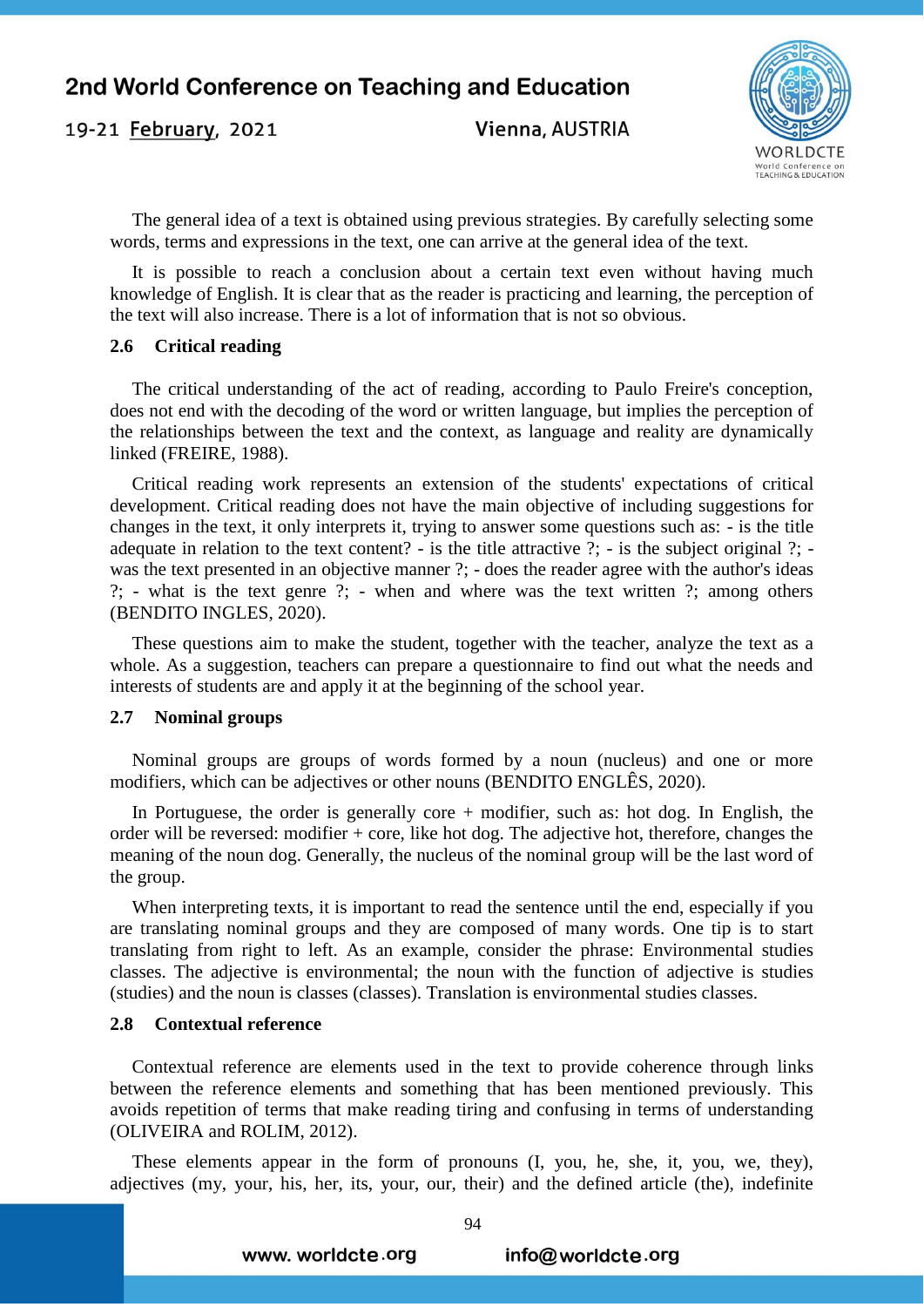Vienna, AUSTRIA



articles (a, an) the prepositions (in, on , at, for, to) and conjunctions (and, but, although, because, each and since).

## **2.9 Affixes: prefixes and suffixes**

Affixes consist of one or more letters that are added to the beginning or end of a word, which can be (ENGLISH 200H, 2020):

- prefixes: when they are added to the beginning of words. For example: **ir**, **in** meaning not (**ir**regular; **in**capable);

- suffixes: when they are added to the end of words. For example: **ed**, **er** meaning pass of regular verbs and person that to do (walk**ed**; writt**er**).

## **2.10 Forecast**

19-21 February, 2021

The forecast strategy is the act of predicting or deducing the content of a text by means of the title, typographic clues (illustrations, tables, graphs), the subtitle, among other elements. A title, when well defined, identifies the subject of the text immediately; a photo or a headline on a website can predict the subject of the article.

According to Goodman (1987), reading processing is the same for all languages, that is, readers always use the same strategies mentioned, regardless of the languages they use. In fact, instrumental teaching of foreign languages has already been using this approach to reading with some success, which corroborates its effectiveness in terms of pedagogical intervention to promote the development and improvement of the use of these strategies in reader-learners.

In this reading strategy, the reader must activate the previous knowledge he has on the subject. For example, if the headline of an ad is "Teacher Selection", and the reader identifies the cognate selection and knows the meaning of teacher, it is possible to predict the content of the ad.

## **2.11 Inference or Prediction**

In the study of Inference or Prediction, dictionaries are also used. They are important instruments. However, recommended only when a word cannot be understood.

In this reading strategy, the student assumes the meaning of the word by understanding the context (INFOESCOLA, 2020). To this end, the reader must pay attention to the phrase in which the word appears and also consider the sentences before and after.

Inference is also used to decipher messages that are not explicitly expressed in a text. However, the reader should not read word by word, but the whole sentence. For example, analyzing the phrase "An adjective is a word that describes a noun". First, the cognates and the known words are separated: - cognates: adjective (in Portuguese: adjetivo); describes (in Portuguese: descreve); - known words: word (in Portuguese: palavra), is (verb to be in Portuguese: ser ou estar).

Initialized the translation in Portuguese:  $\_\_\_\_$ adjetivo é \_\_ palavra  $\_\_\_\$ descreve  $\_\_\_\_\_\$ .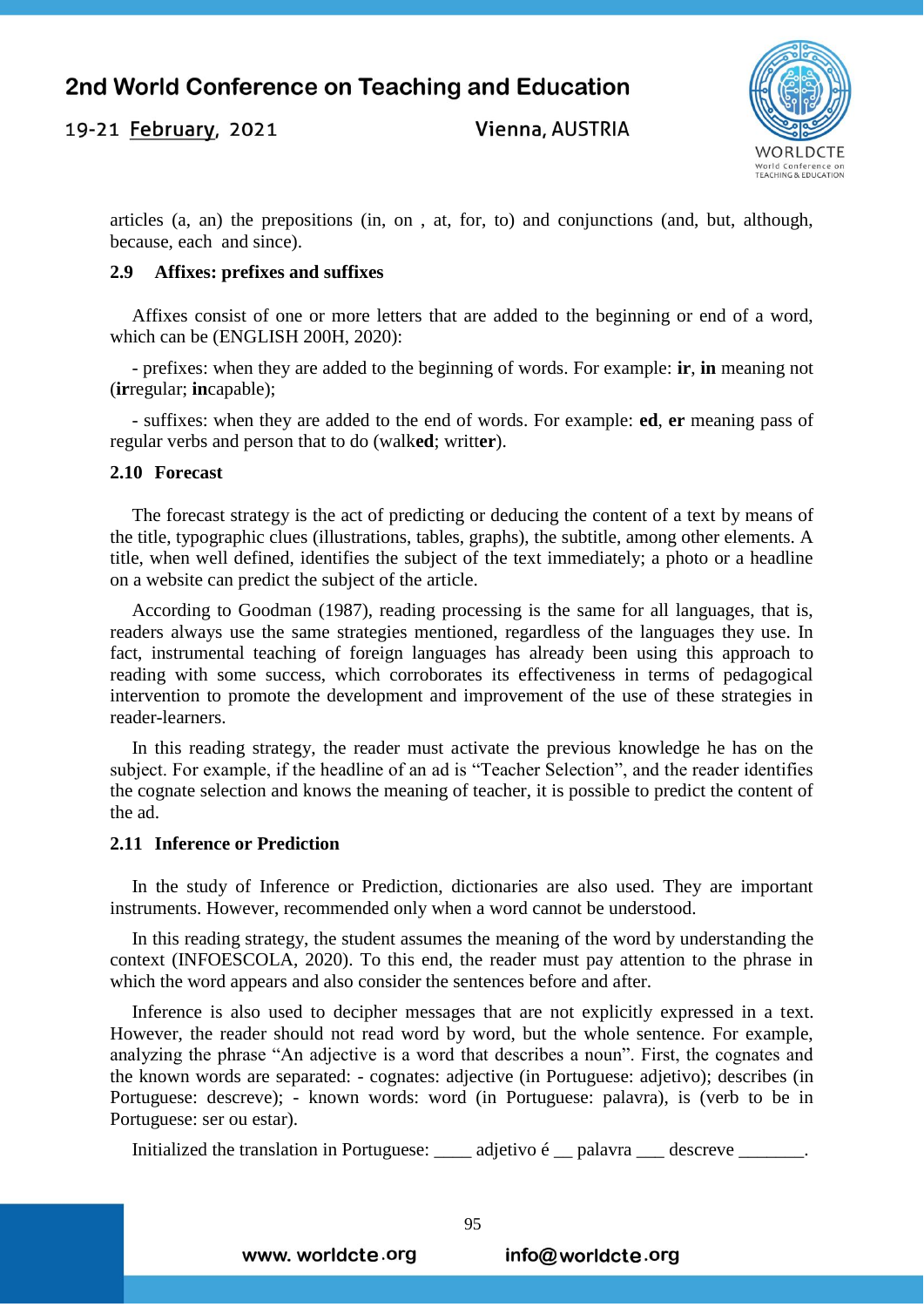19-21 February, 2021

Vienna, AUSTRIA



By inference, the sentence is completed: "**Um** Adjetivo é **uma** palavra **que** descreve **um substantivo**".

To suppose the meaning of the word "noun", the reader needed to know the concept of adjective. Note that there was no need to "guess" the word an at the beginning of the sentence.

#### **2.12 Selectivity**

Selectivity is a reading strategy widely used in reading technical texts. This strategy consists of identifying the paragraph in which the desired information is found.

Through this strategy, the reader can distinguish between the main idea and the secondary idea. Therefore, it is not necessary to understand the entire text to get a general idea of it.

The reader must select the keywords, those that repeat the verbs or contextual references. Unknown words then need to be translated with the help of the dictionary. For example, when faced with a text, the typographic clues are observed and hypotheses are created about its content.

## **3 Steps to good reading**

Notes can be made in the text, underlining: - cognate words; - those that are repeated; - the known words. Unknown words can be circled and the reader can try to infer their meanings from the context, as identical words can have different meanings.

Any student has the ability to be able to "read" in English, or better, at least understand the main points. English reading is a skill that can be developed in a relatively short time. The recommendation is to combine the use of reading techniques and strategies in English in order to extract information from the text.

It is also necessary that the student tries to learn some basic verbs and words (verb To Be, pronouns, regular verbs, basic nouns, etc.). In this way, you will be able to understand the texts more efficiently, thus improving your reading in English. The use of grammar will also help a lot.

#### **3.1 Example of the use of reading techiniques and strategies**

When the student is faced with an English text, they must use the reading techniques and strategies to achieve the objective, whether it be answering questions related to the text, translating some paragraphs, extracting the central idea of the text, summarizing the text among many other activities (ROBINSON, 1980).

To exemplify the use of techniques and strategies, Activity 1 presents a text and some questions to be answered after the explanation of some reading techniques and strategies, by the students of the second year of the technical course of information technology integrated to high school.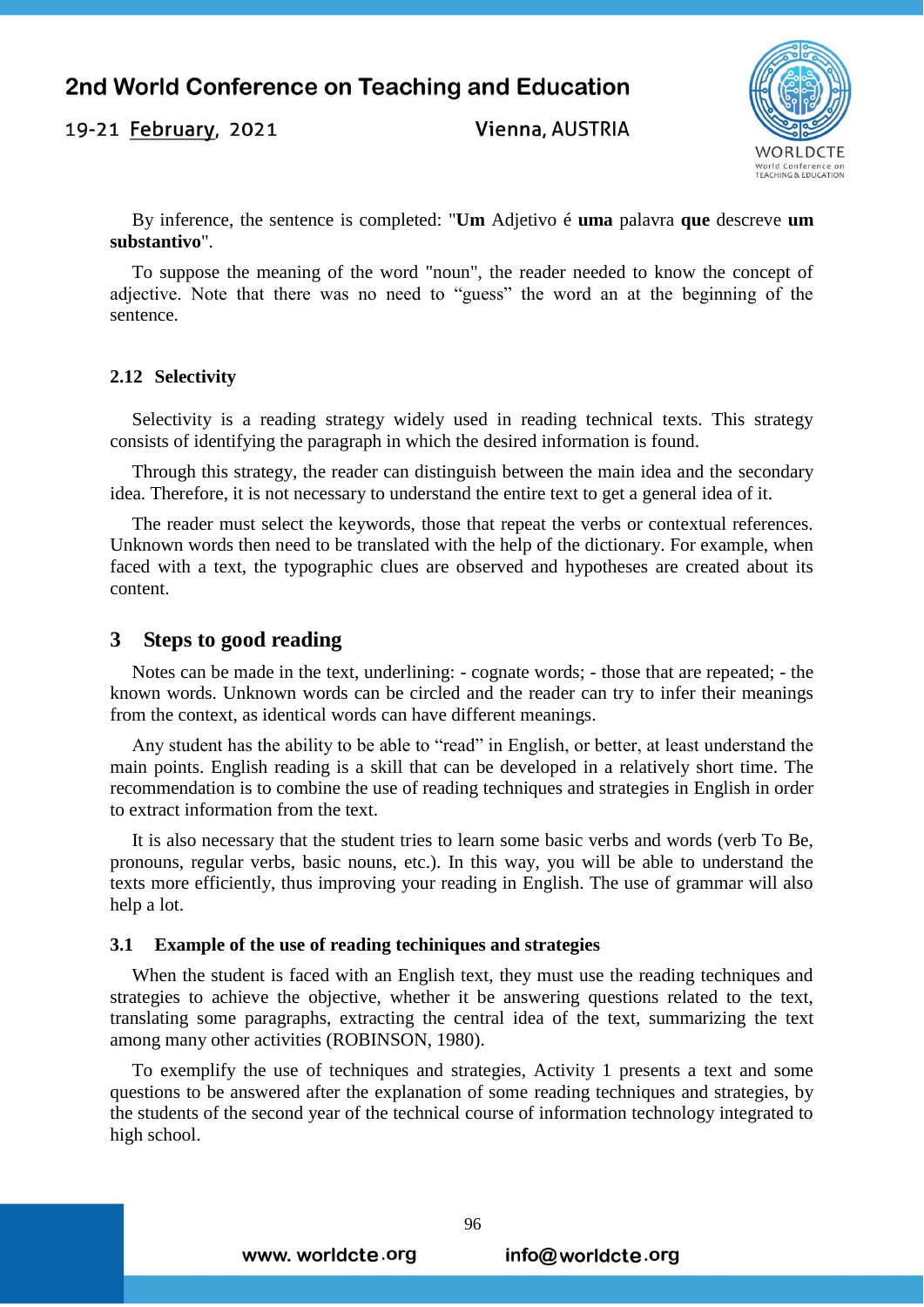19-21 February, 2021

# Vienna, AUSTRIA



#### **What are computers?**

Computers are machines that perform tasks or calculations according to a set of instructions, or programs. The first fully electronic computers, introduced in the 1940s, were huge machines that required teams of people to operate.

Compared to those early machines, today's computers are amazing.



Not only they are thousands of times faster, they can fit on your desk, in your lap, or even in your pocket.

Computers work through an interaction of hardware and software. Hardware refers to the parts of a computer that you can see and touch, including the case and everything inside it. The most important piece of hardware is a tiny rectangular chip inside your computer called the central processing unit (CPU), or microprocessor. It's the "brain" of your computer—the part that translates instructions and performs calculations.

Answer the questions related to the text, in Portuguese.

1. What are computers?

2. What were electronic computers like in the 1940s?

3. What is the most important piece of hardware?

Activity 1: What are computer?

For each question, some techniques and strategies that were used to elaborate the answer are presented.

**Question: 1**. What are computers?

Techniques and strategies used:

- prediction searching in the text, the title and figures to predict the subject of the text;

- scanning looking for the answer to the question: first paragraph.

- identification of the cognates of the paragraph or part of it, where is the answer to the question:

"Computers are machines that perform tasks or calculations according to a set of instructions, or programs."

In Portuguese: Computadores \_\_\_\_\_ máquinas \_\_\_ \_\_\_\_ \_\_\_\_\_ calculos \_\_ acordo \_ \_ instruções, \_ programas.

- identification of known words, especially the verb to be (to be);

- contextual reference, adding articles, prepositions, conjunctions to make sense of the sentence;

- inference, "guessing" words to complete the sentence, giving meaning to the subject.

www. worldcte.org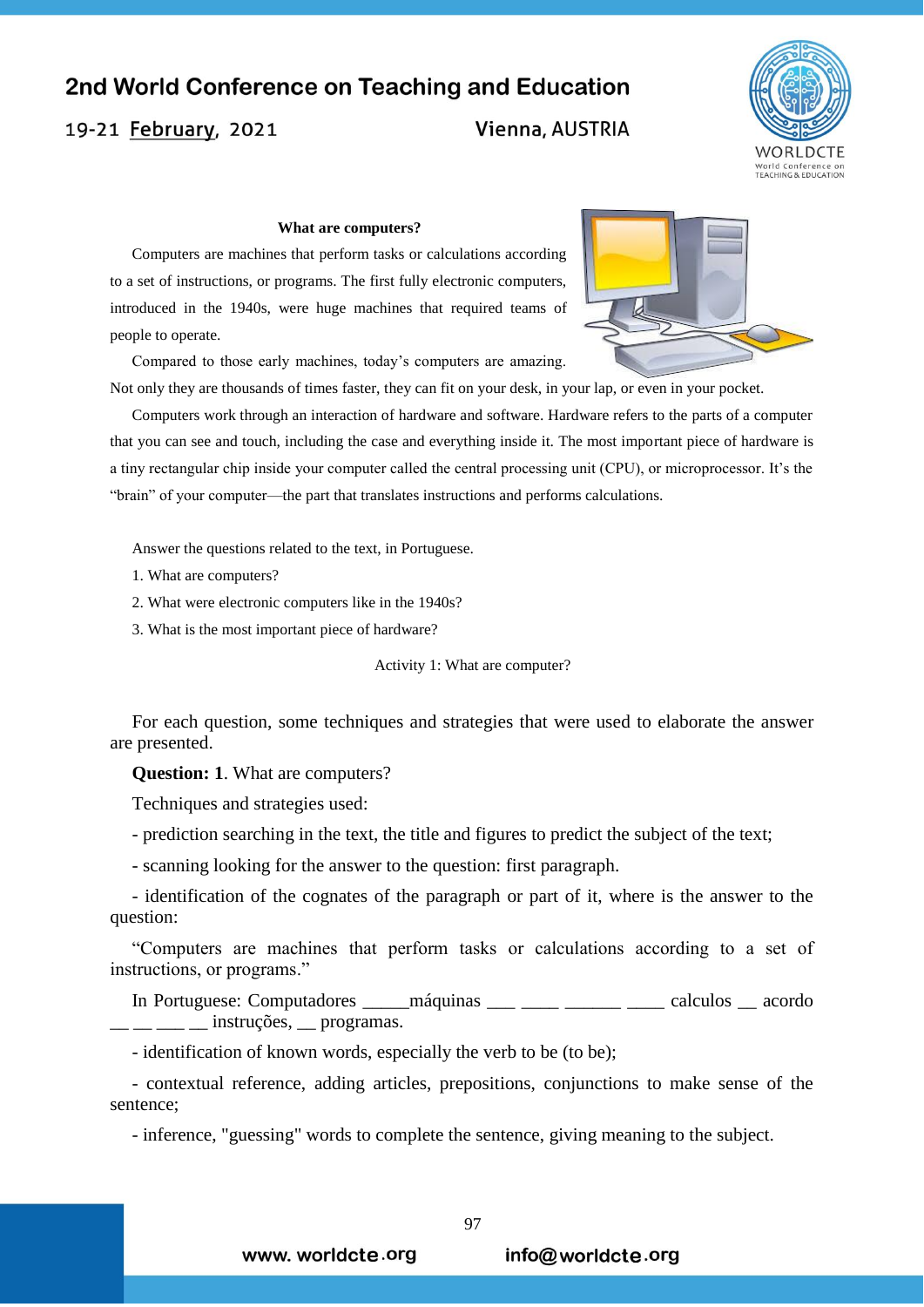19-21 February, 2021

Vienna, AUSTRIA



Answer: Computadores são máquinas que desempenham cálculos de acordo com instruções e programas.

**Question: 2.** What were electronic computers like in the 1940s?

Techniques and strategies used:

- scanning looking for the answer to the question:

"The first fully electronic computers, introduced in the 1940s, were huge machines that required teams of people to operate."

- identification of the cognates of the paragraph or part of it, where is the answer to the question:

Cognates: eletronic computers appear, the answer is after the year 1940. Therefore, it remains only: "were huge machines that required teams of people to operate."

In Portuguese: máquina requer <u>para operar</u>.

- identification of known words, mainly verbs;

- contextual reference, adding articles, prepositions, conjunctions to make sense of the sentence;

- identification of the keyword, which can be translated using the dictionary (huge: huge, immense)

- inference, "guessing" words to complete the sentence, giving meaning to the subject.

Answer: Eram máquinas enormes que requeriam (ou precisavam) pessoas para operá-las.

**Question: 3.** What is the most important piece of hardware?Techniques and strategies used:

- scanning looking for the answer to the question:

"The most important piece of hardware is a tiny rectangular chip inside your computer called the central processing unit (CPU), or microprocessor"

- identification of the cognates of the paragraph or part of it, where is the answer to the question:

In Portuguese: \_\_ \_ \_ \_ \_ retangular chip \_\_\_\_ \_ computador \_ central processamento unidade (CPU), \_\_ microprocessor

- nominal group: (rectangular chip); (Central Processing Unit);

- identification of known words, mainly verbs;

- contextual reference, adding articles, prepositions, conjunctions to make sense of the sentence;

- identification of the keyword, which can be translated using the dictionary (tiny: very small)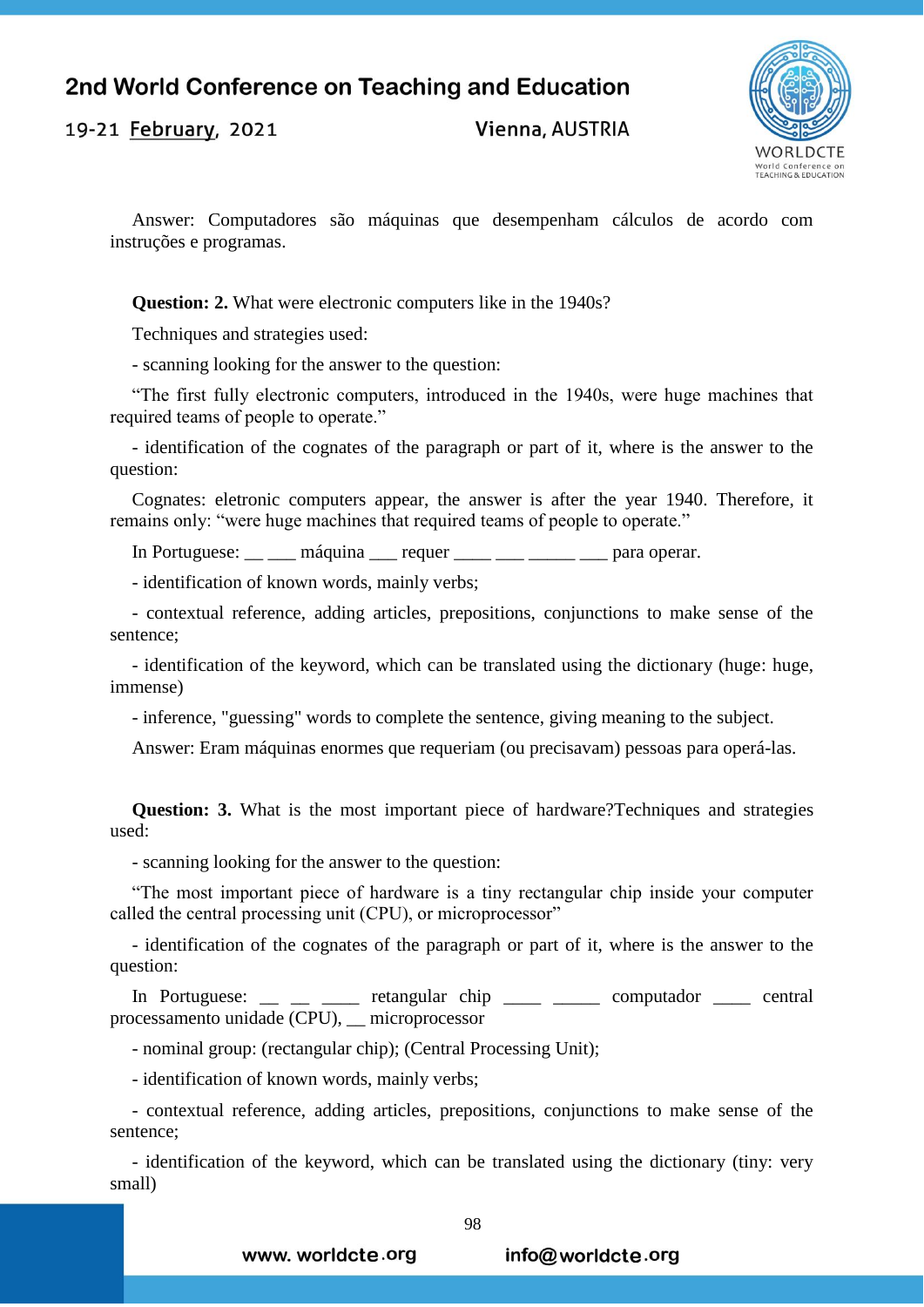19-21 February, 2021

Vienna, AUSTRIA



- inference, "guessing" words to complete the sentence, giving meaning to the subject.

Answer: É um chip retangular muito pequeno dentro do computador denominado unidade central de processamento.

Answers do not need to be translated word by word. However, they need to make sense.

## **4 Methodology**

The teaching of English with the use of reading techniques and strategies took shape from the development of face-to-face classes, with activities in pairs and individuals, aiming at the development of reading and text comprehension skills, in the perspective of instrumental English. In this case, the teacher plays the role as a facilitator in the process of joint construction, as he accompanies and assists the student until he takes responsibility for his development, demonstrating that he is able to carry out the activities autonomously. Teaching stops prioritizing grammar to work with the text, without abandoning it. Grammar is approached in a contextualized way, helping to understand academic texts. Vocabulary, in turn, is related to the student's area of study.

To effect the use of reading techniques and strategies in the teaching of the English language, a survey and reading of several works, articles and experience reports on the use of reading techniques and strategies in the teaching of foreign languages were carried out, aiming at deepening the techniques and reading strategies based on existing studies in an instrumental approach. Then, the classes were structured, using reading techniques and strategies, involving grammar and contextualized vocabulary. In all classes, activities were proposed, with punctuation, in order to motivate participation avoiding absences.

For the selection of texts, a diagnostic evaluation was made to the students. At the beginning of each class, the teacher explained the purpose of the class and what activity they should do and how. At the end of each class, the teacher collected the activities, made the correction later, and recorded some information about the meeting, such as, for example, the participation of the student; learning gains; what are the biggest difficulties; whether the text could be more extensive or involving more vocabularies; among other records.

Thus, at the next meeting, he would deliver the duly corrected activity and depending on the performance, he would advance to the next reading technique or strategy or keep it for the benefit of the class.

# **5 Conclusion**

Of the four skills to be developed by the student (reading, writing, listening and speaking), reading is the one highlighted in this work, as it is fundamental for the development of other skills. It is known that most people have difficulties in reading an English text, either due to lack of knowledge, practice or even the desire to learn and, consequently, to read. Regardless of the reason, it is important to know that there are techniques and strategies that can assist in reading an English text.

The main objective of this work was to present some techniques and strategies in the teaching of the English language that are being made available to high school students, based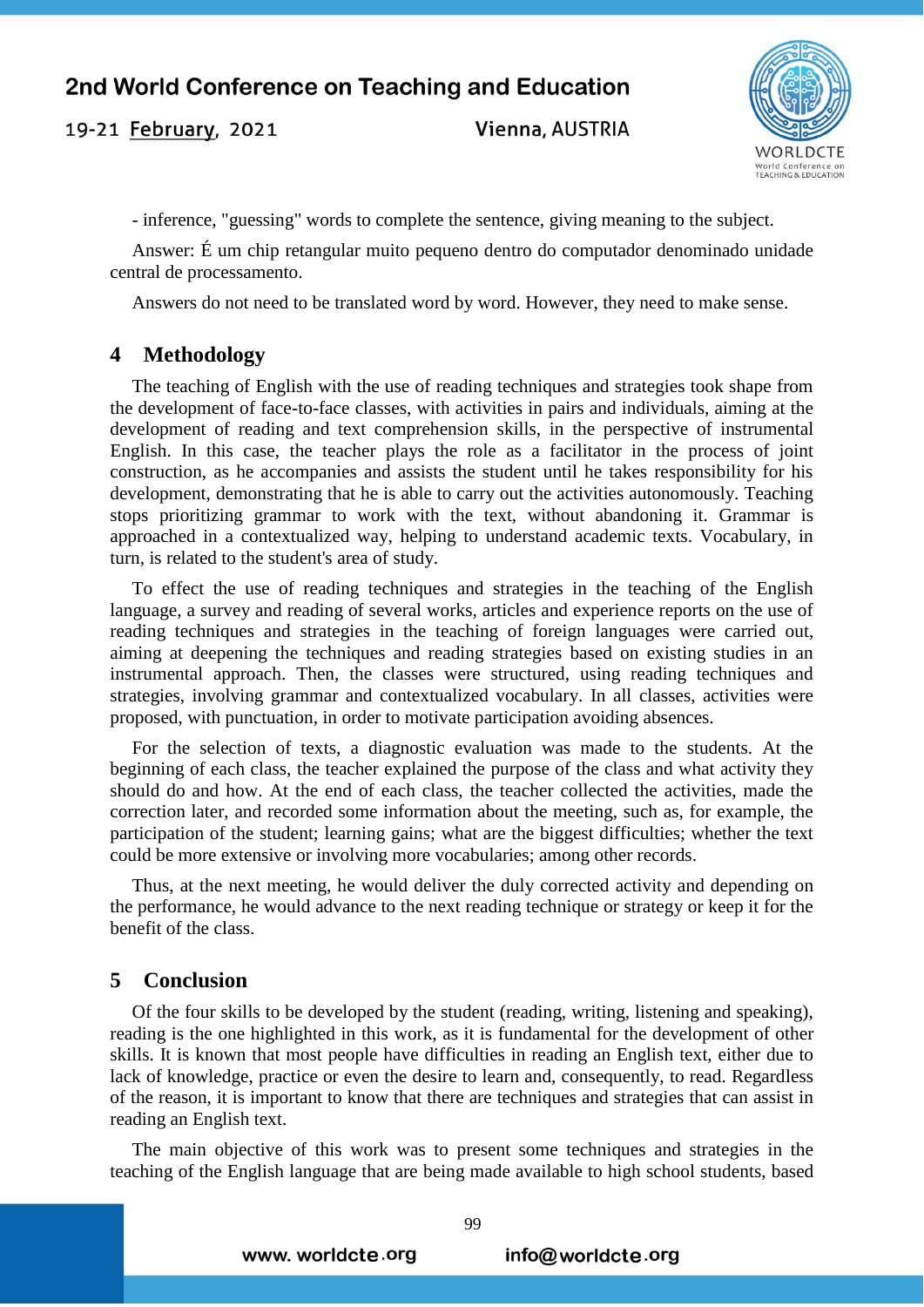Vienna, AUSTRIA



on English for Specific Purposes (ESP). For example, when searching for information, one should use the scanning technique for a specific word; when a document is explored or revised, the skimming technique must be used; if the person needs to write an opinion on a certain text, it uses critical reading and so on.

The results show that the instrumental approach can be a differential in the students' learning, since it works according to the needs and interests of each one, whether to read or interpret a text, understand a film, know the lyrics of a song , answer questions in the entrance exam, remove errors from programs on the computer, etc.

It is worth mentioning that teachers need opportunities to reflect on their teaching and must update themselves according to the position of importance that the English language plays in the education of students so that they become citizens prepared to deal with demands of the academic and professional world.

Through this article we hope to contribute to the teaching of the English language by trying to briefly present the reading techniques and strategies.

Finally, a survey of the maximum possible questions to be addressed in later studies should be made as a way of encouraging the study and research of the use of reading techniques and strategies in teaching not only the English language, but foreign languages, involving the four skills (reading, writing, listening and speaking).

# **References**

19-21 February, 2021

- *Bendito Inglês. Técnicas de leitura em inglês para estudantes melhorarem o reading. Disponível em: http://benditoingles.com.br/tecnicas-de-leitura-em-ingles>. Acesso em 10 abr. 2020.*
- *BRASIL. (PCN) + Ensino Médio: Orientações Educacionais Complementares aos Parâmetros Curriculares Nacionais. Volume Linguagens, Códigos e suas Tecnologias. Brasília: SEMTEC, 2002.*
- *CELANI, M. A. A.et al. The Brazilian ESP Project: an Evaluation. São Paulo: EDUC, 1988.*
- *CIOCARI, R. M. Apostila de Inglês Instrumental 2011/2. Disponível em: [<http://tics.ifsul.edu.br/matriz/conteudo/disciplinas/\\_pdf/ingles\\_instrumental.pdf>](http://tics.ifsul.edu.br/matriz/conteudo/disciplinas/_pdf/ingles_instrumental.pdf). Acesso em 04/05/2020.*
- *ESTRATÉGIA VESTIBULARES. Scanning e skimming. Disponível em: [https://blog.estrategiavestibulares.com.br/scanning-e-skimming/.](https://blog.estrategiavestibulares.com.br/scanning-e-skimming/) Acesso em 01 jun. 2020.*
- *FREIRE, O. A importância do ato de ler: em três artigos que se completam. São Paulo: Cortez, 1988.*
- *GOODMAN, Kenneth. 1987. O processo de leitura: considerações a respeito das línguas e do desenvolvimento in: Ferreiro, Emília. et al. (eds.). Os processos de leitura e escrita: novas perspectivas. Porto Alegre: Artes Médicas. p. 11-22.*
- *INFOESCOLA. Técnicas de Leitura e Compreensão de textos em Língua Inglesa. Disponível em: [https://www.infoescola.com/ingles/tecnicas-de-leitura-e-compreensao-de-textos-em](https://www.infoescola.com/ingles/tecnicas-de-leitura-e-compreensao-de-textos-em-lingua-inglesa/)[lingua-inglesa/.](https://www.infoescola.com/ingles/tecnicas-de-leitura-e-compreensao-de-textos-em-lingua-inglesa/) Acesso em 29 mai. 2020.*

info@worldcte.org